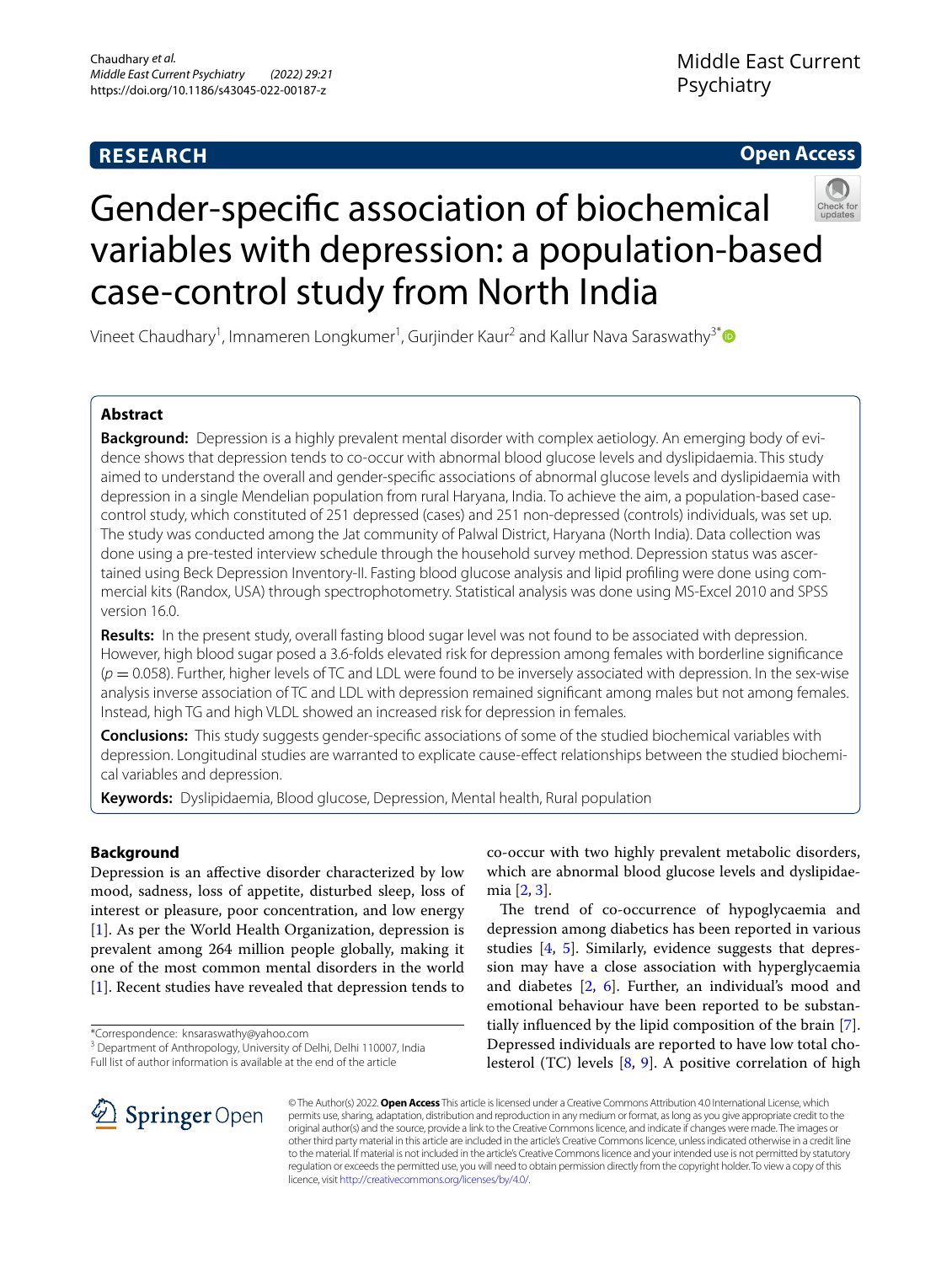triglyceride (TG) and low serum high-density lipoproteins (HDL) levels with major depression has also been reported [[10\]](#page-6-4).

The high prevalence of diabetes, dyslipidaemia and depression in Indian populations  $[11, 12]$  $[11, 12]$  $[11, 12]$  $[11, 12]$  and the fact that these disorders can co-occur and cause severe morbidity [[2,](#page-5-1) [3\]](#page-5-2) create an urgent need to take up studies trying to understand the relationship between depression and abnormal blood glucose levels/dyslipidaemia in Indian populations. Though hospital-based studies exploring this relationship are available  $[6, 13]$  $[6, 13]$  $[6, 13]$  $[6, 13]$ ; however, participants of hospital-based studies are mostly under treatment symptomatic cases. Their awareness about their medical condition as well as the treatment that they are receiving are likely to infuence their depression status as well as glucose and lipid levels. Hence, populationbased studies, where the participants are usually unaware of their disorders, can yield unbiased results. Also, there is a dearth of studies associating abnormal glucose levels and dyslipidaemia with depression in rural communities of India. Thus, in the present study, an attempt is made to explore the overall and gender-specifc associations of abnormal glucose levels and dyslipidaemia with depression in a single Mendelian population from rural Haryana, India.

## **Methods**

#### **Study design and recruitment of participants**

Data for the present study is derived partly from a major project sponsored by the Department of Biotechnology, Government of India (DBT) and partly from another minor project sponsored by Delhi University-Research and Development Grant (DU-R&D). Both these studies were cross-sectional and were carried out across 15 villages of Palwal District of Haryana, India. Ethical clearance for the study was obtained from the departmental ethics committee (approval number: Ref. No. Anth/2010/455/1). Informed written consent, transcribed in the local language, was obtained from each participant before recruitment.

In the DBT sponsored project, a total of 1634 individuals of both sexes aged 30 years and above belonging to a single Mendelian population (Jat community) were randomly recruited. From these participants, fasting blood samples were collected and biochemical parameters were analyzed. Of these 1634 individuals, a total of 808 individuals were randomly selected to assess their depression status using the Beck Depression Inventory-II (BDI-II) tool (as a part of the DU-R&D sponsored project). All the recruited participants were apparently healthy (had no self-reported physical or mental illness). Individuals suffering from any major chronic physical or mental disorder were excluded.

For the present study, a case-control study design was formulated from the 808 individuals assessed for depression. Of these 808 participants, altogether 251 depressed individuals (cases) were identifed. Subsequently, their age and sex-matched non-depressed individuals (controls) were also identified. Thus, the present study consisted of a total of 502 participants.

From each participant data about demographic variables like age, gender, family structure, education, occupation, socio-economic status, and marital status were collected using a pre-tested interview schedule through household survey method (for detailed information on sample size calculation and data collection refer to Kaur et al. [[12](#page-6-6)]).

#### **Depression status**

Beck Depression Inventory-II (BDI-II) was used to ascertain the depression status. For the present study, individuals with minimal depression (score 0–13) were considered as controls and those with mild, moderate or severe depression (score 14 and above) were considered as cases.

## **Blood collection and biochemical analysis**

Two milliliters of overnight fasting blood was collected in a vacutainer without EDTA by a trained technician, from which serum was separated for biochemical analysis. Fasting blood glucose (FBG) analysis and lipid profling (TC, TG and HDL) were done using commercial kits (Randox, USA) through spectrophotometry. The values of low-density lipoproteins (LDL) and very-low-density lipoproteins (VLDL) were calculated using Friedwald's and Fredrikson formula [\[14](#page-6-8)]. FBG level  $< 80$  mg/dl was considered as low blood glucose [[15\]](#page-6-9), whereas  $> 110 \text{ mg}/$ dl as high blood glucose [\[16\]](#page-6-10). Normal values of various TC, TG, HDL (male and female), LDL and VLDL were taken as 100–200 mg/dl, 50–150 mg/dl, male > 40 mg/dl; female  $>$  50 mg/dl, up to 130 mg/dl, 10–30 mg/dl, respectively [\[17\]](#page-6-11).

#### **Statistical analysis**

Statistical analysis was done using MS-Excel 2010 and SPSS version 16.0 (Statistical Package for Social Sciences).

#### **Results**

## **Socio‑demographic characteristics of the study participants**

Numbers of individuals in depressed and non-depressed groups were not found to be signifcantly diferent for any of the studied socio-demographic variables (as the cases and controls were matched for age, sex, community and geography) except for marital status where the number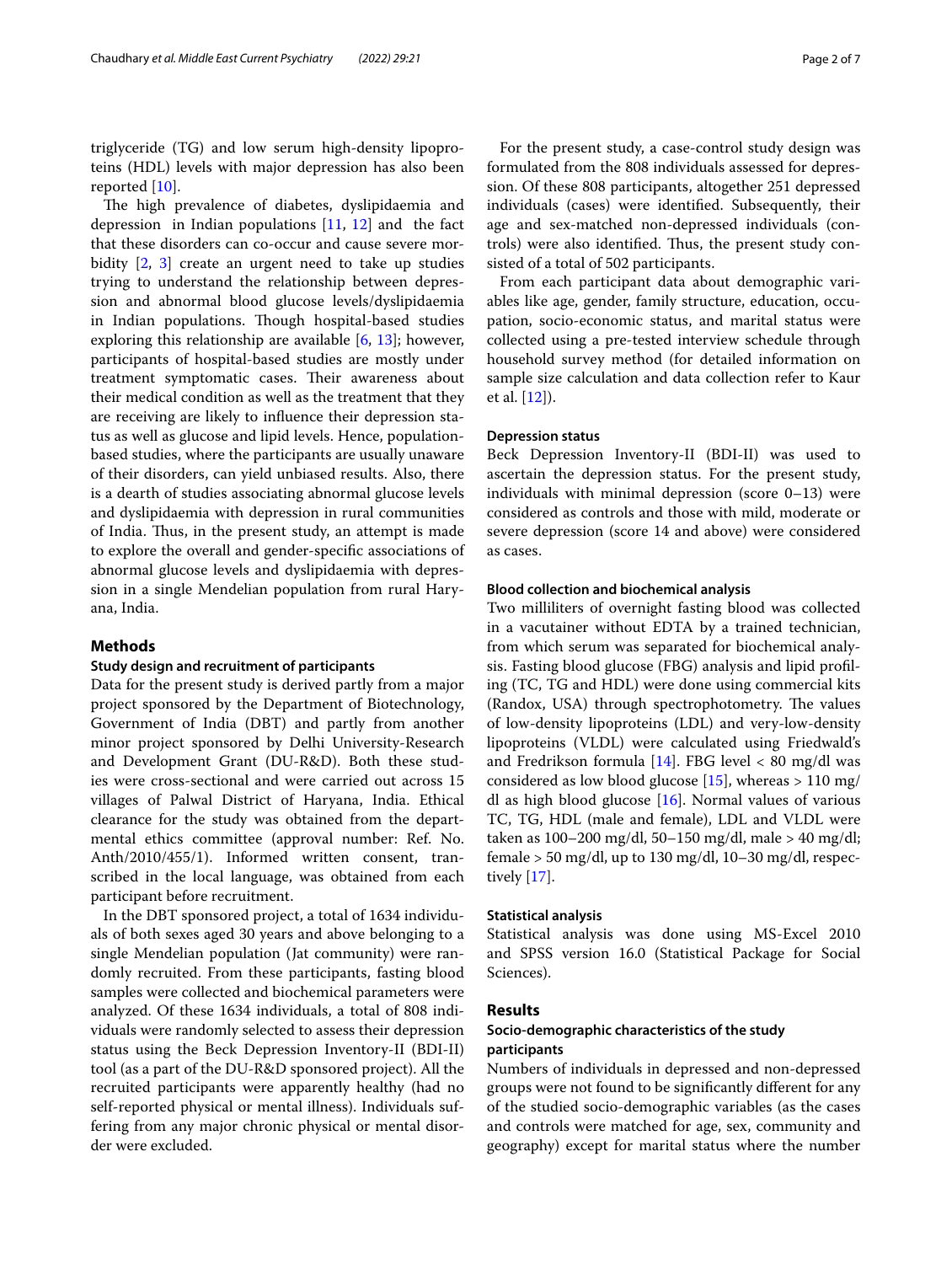of widowed individuals was signifcantly higher in the depressed category (Table [1\)](#page-2-0).

# **Distribution of glucose and lipid variables among cases and controls**

The difference in the distribution of individuals between non-depressed and depressed categories was not found to be statistically signifcant for diferential blood glu-cose levels (normal, low and high) (Table [2\)](#page-2-1). The numbers of individuals having high TC and high LDL were signifcantly higher in the control group than in the case group (Table [2](#page-2-1)). Sex-wise distribution analysis showed that females having high blood sugar levels tended to be in the depressed category (though this result was not

<span id="page-2-0"></span>**Table 1** Distribution of demographic variables among cases and controls

|                                    |               | Non-depressed |       | Depressed | $x^2$ p-value |           |
|------------------------------------|---------------|---------------|-------|-----------|---------------|-----------|
|                                    |               | N             | $\%$  | N         | $\%$          |           |
| Age cohort                         | $30 - 40$     | 30            | 12.0% | 33        | 13.1%         | 0.85      |
|                                    | $41 - 50$     | 65            | 25.9% | 70        | 27.9%         |           |
|                                    | $51 - 60$     | 83            | 33.1% | 83        | 33.1%         |           |
|                                    | 61 and above  | 73            | 29.1% | 65        | 25.9%         |           |
| Sex                                | Male          | 82            | 32.7% | 82        | 32.7%         | 1.00      |
|                                    | Female        | 169           | 67.3% | 169       | 67.3%         |           |
| Educational status                 | Literate      | 104           | 41.4% | 101       | 40.2%         | 0.78      |
|                                    | Illiterate    | 147           | 58.6% | 150       | 59.8%         |           |
| Employment status                  | Employed      | 22            | 8.8%  | 20        | 8.0%          | 0.74      |
|                                    | Agriculturist | 229           | 91.2% | 231       | 92.0%         |           |
| Family structure                   | Joint         | 172           | 68.5% | 177       | 70.5%         | 0.62      |
|                                    | Nuclear       | 79            | 31.5% | 74        | 29.5%         |           |
| Marital status                     | Married       | 238           | 94.8% | 227       | 90.4%         | $0.0059*$ |
|                                    | Unmarried     | 5             | 2.0%  | 0         | $0.0\%$       |           |
|                                    | Widow         | 8             | 3.2%  | 24        | 9.6%          |           |
| Socioeconomic status (based on per | > 50,000      | 26            | 10.4% | 19        | 7.6%          | 0.27      |
| capita annual income)              | < 50,000      | 225           | 89.6% | 232       | 92.4%         |           |

\*Statistical signifcance at *p-*value < 0.05

## <span id="page-2-1"></span>**Table 2** Distribution of glucose and lipid variables among cases and controls

|             |        | Overall           |       | $x2 p$ -value | <b>Males</b> |          |                   |        | x2 p-value | <b>Females</b> |          |                   | $x^2 p$ -value |                  |        |          |
|-------------|--------|-------------------|-------|---------------|--------------|----------|-------------------|--------|------------|----------------|----------|-------------------|----------------|------------------|--------|----------|
|             |        | Non-<br>depressed |       |               | Depressed    |          | Non-<br>depressed |        | Depressed  |                |          | Non-<br>depressed |                | <b>Depressed</b> |        |          |
|             |        | N                 | $\%$  | Ν             | $\%$         |          | N                 | %      | N          | $\%$           |          | Ν                 | $\%$           | N                | %      |          |
| FBG.        | Normal | 92                | 37.9% | 88            | 35.2%        | 0.42     | 30                | 37.50% | 26         | 31.70%         | 0.537    | 62                | 38.00%         | 62               | 36.90% | 0.067    |
|             | Low    | 140               | 57.6% | 144           | 57.6%        |          | 42                | 52.50% | 50         | 61.00%         |          | 98                | 60.10%         | 94               | 56.00% |          |
|             | High   | 11                | 4.5%  | 18            | 7.2%         |          | 8                 | 10.00% | 6          | 7.30%          |          | 3                 | 1.80%          | 12               | 7.10%  |          |
| TC.         | Normal | 166               | 68.3% | 192           | 76.8%        | $0.035*$ | 46                | 57.50% | 67         | 81.70%         | $0.001*$ | 120               | 73.60%         | 125              | 74.40% | 0.871    |
|             | High   | 77                | 31.7% | 58            | 23.2%        |          | 34                | 42.50% | 15         | 18.30%         |          | 43                | 26.40%         | 43               | 25.60% |          |
| TG          | Normal | 199               | 82.2% | 190           | 76.0%        | 0.089    | 59                | 73.80% | 60         | 73.20%         | 0.933    | 140               | 86.40%         | 130              | 77.40% | $0.033*$ |
|             | High   | 43                | 17.8% | 60            | 24.0%        |          | 21                | 26.20% | 22         | 26.80%         |          | 22                | 13.60%         | 38               | 22.60% |          |
| <b>HDL</b>  | Normal | 135               | 55.8% | 136           | 54.6%        | 0.795    | 49                | 62.00% | 56         | 69.10%         | 0.344    | 86                | 52.80%         | 80               | 47.60% | 0.35     |
|             | Low    | 107               | 44.2% | 113           | 45.4%        |          | 30                | 38.00% | 25         | 30.90%         |          | 77                | 47.20%         | 88               | 52.40% |          |
| LDL         | Normal | 167               | 69.9% | 193           | 78.8%        | $0.025*$ | 46                | 59.00% | 66         | 82.50%         | $0.001*$ | 121               | 75.20%         | 127              | 77.00% | 0.701    |
|             | High   | 72                | 30.1% | 52            | 21.2%        |          | 32                | 41.00% | 14         | 17.50%         |          | 40                | 24.80%         | 38               | 23.00% |          |
| <b>VLDL</b> | Normal | 200               | 82.6% | 190           | 76.0%        | 0.069    | 60                | 75.00% | 60         | 73.20%         | 0.791    | 140               | 86.40%         | 130              | 77.40% | $0.033*$ |
|             | High   | 42                | 17.4% | 60            | 24.0%        |          | 20                | 25.00% | 22         | 26.80%         |          | 22                | 13.60%         | 38               | 22.60% |          |

\*Statistical signifcance at *p-*value < 0.05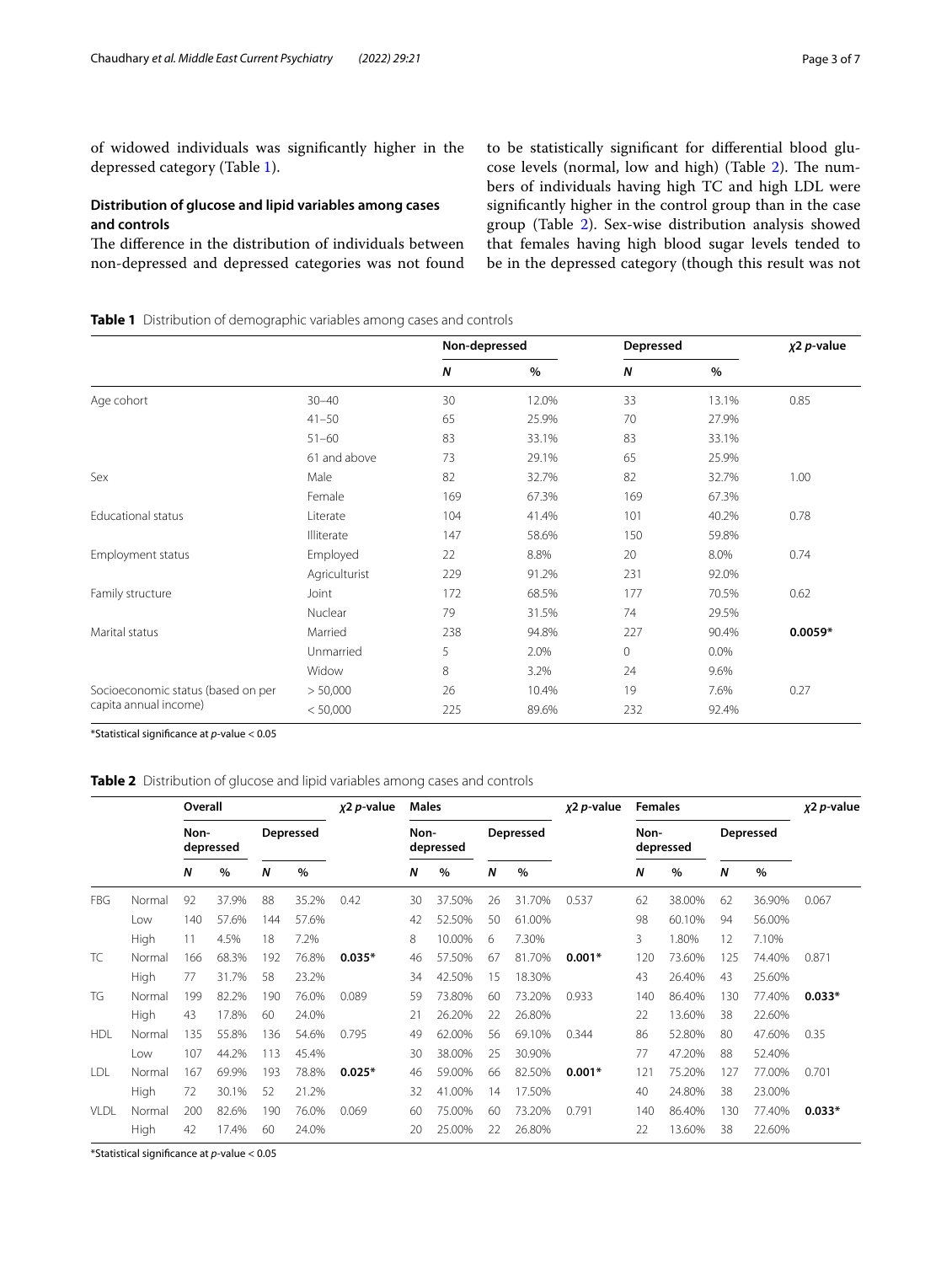statistically significant). The number of males having high TC and high LDL were signifcantly higher in the nondepressed category, whereas the number of females having high TG and high VLDL were signifcantly higher in the depressed category.

Further, median levels of TC and LDL were found to be higher in controls as compared to cases ( $P = 0.066$ ;  $P =$ 0.004\*) (Table [3](#page-3-0)). However, in sex-wise analysis, the difference in median levels of TC and LDL remained signifcant only among males but no such trend was observed among females.

#### **Correlation and odds ratio analysis**

Spearman rank correlation analysis (details not included), suggested no signifcant correlation between abnormal blood glucose levels (both low and high) and depression. Among lipid variables, while TC and LDL showed negative correlation with depression (*r* = − 0.95, *p* = 0.035\*; *r* = − 0.102, *p* = 0.025\* respectively), other lipid variables did not show any signifcant correlation. Furthermore, in sex-wise correlation analysis, TC and LDL showed statistically signifcant negative correlation with depression among males  $(r =$ − 0.263, *p* = 0.001\*; *r* = − 0.259, *p* = 0.001\* respectively) but not among females. On the other hand, TG and VLDL showed a statistically signifcant positive correlation with depression among females ( $r = 0.117$ ,  $p = 0.033$ <sup>\*</sup>;  $r = 0.117$ ,  $p = 0.033$ <sup>\*</sup> respectively) but not among males.

In odds ratio analysis (Fig.  $1$ ), high TC and high LDL showed statistically signifcant inverse association with depression (OR = 0.652,  $p = 0.038$ <sup>\*</sup>; OR = 0.637,  $p = 0.034$ <sup>\*</sup> respectively). In sex-wise odds ratio analysis, high TC and high LDL showed a reduced risk for depression in males (OR =  $0.303$ ,  $p = 0.001$ <sup>\*</sup>; OR = 0.305,  $p = 0.001$ <sup>\*</sup> respectively) but not in females. On the other hand, high levels of glucose, TG and VLDL showed 3.618, 1.793, and 1.796 folds ( $p = 0.058$ ,  $p =$ 0.050, and  $p = 0.050$  respectively increased risk for depression in females.

<span id="page-3-0"></span>**Table 3** Median distribution of glucose and lipid variables in cases and controls

|         |               |              | FBG (mg/dl) | $TC$ (mg/dl) | TG (mg/dl) | HDL (mg/dl) | LDL (mg/dl) | VLDL (mg/dl) |
|---------|---------------|--------------|-------------|--------------|------------|-------------|-------------|--------------|
| Overall | Non-depressed | $\mathcal N$ | 243         | 243          | 242        | 242         | 239         | 242          |
|         |               | Median       | 77.41       | 175.50       | 99.16      | 50.35       | 106.15      | 19.80        |
|         | Depressed     | $\mathcal N$ | 250         | 250          | 250        | 249         | 245         | 250          |
|         |               | Median       | 77.04       | 169.16       | 106.02     | 51.87       | 93.22       | 21.20        |
|         | $p$ -value    |              | 0.375       | 0.066        | 0.163      | 0.647       | $0.004*$    | 0.125        |
| Males   | Non-depressed | $\mathcal N$ | 80          | 80           | 80         | 79          | 78          | 80           |
|         |               | Median       | 79.52       | 187.94       | 110.745    | 48.00       | 119.73      | 21.52        |
|         | Depressed     | $\mathcal N$ | 82          | 82           | 82         | 81          | 80          | 82           |
|         |               | Median       | 75.35       | 168.31       | 110.155    | 46.40       | 90.71       | 22.031       |
|         | $p$ -value    |              | 0.288       | $0.001*$     | 0.912      | 0.563       | $< 0.001*$  | 0.899        |
| Females | Non-depressed | N            | 163         | 163          | 162        | 163         | 161         | 162          |
|         |               | Median       | 75.38       | 171.04       | 93.997     | 51.22       | 98.618      | 18.799       |
|         | Depressed     | $\mathcal N$ | 168         | 168          | 168        | 168         | 165         | 168          |
|         |               | Median       | 77.55       | 169.30       | 103.315    | 49.60       | 95.442      | 20.663       |
|         | $p$ -value    |              | 0.064       | 0.999        | 0.074      | 0.835       | 0.370       | 0.074        |

\*Statistical signifcance at *p-*value < 0.05

<span id="page-3-1"></span>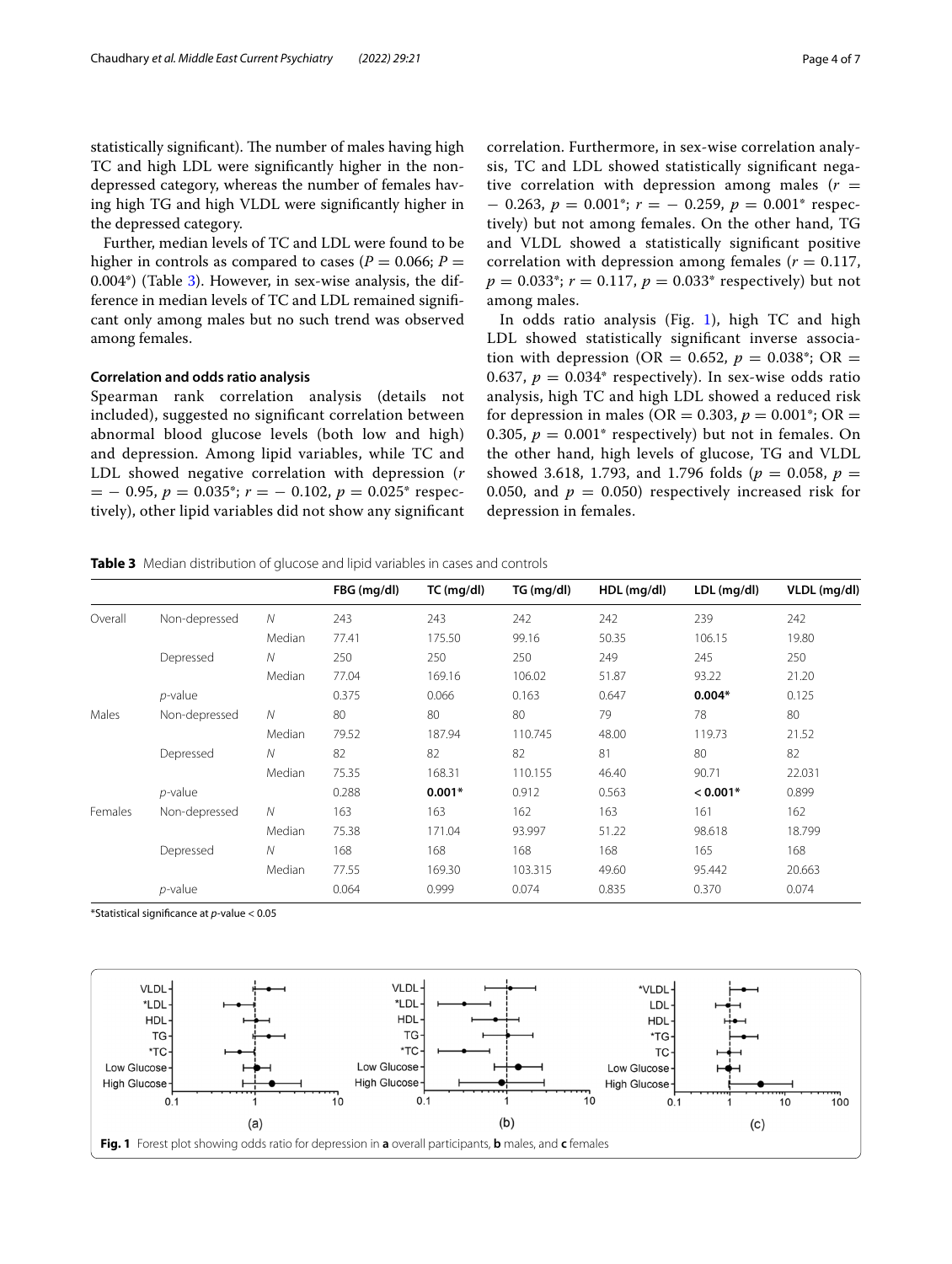## **Discussion**

Hypoglycemia is reported to be strongly associated with depression in diabetic patients [\[4](#page-5-3), [5\]](#page-5-4); however, the contrary observation in the present study can be because the present study deals with low blood glucose levels in people without diabetes. This calls for the need to take up population-based studies to understand the association of depression with low blood glucose in the non-diabetics/general populations.

Overall high blood glucose level was also found to be not associated with depression in the present study. This observation is contrary to reports suggesting a higher prevalence of depression among individuals with diabetes [\[2](#page-5-1), [6](#page-6-0)]. Possible explanations of this contrary observation are the low prevalence of high blood glucose levels and diabetes in the studied population (Table [2](#page-2-1)), and unawareness of participants about their high blood glucose level (being a population-based study, most of the participants were naive about their blood glucose level). Most of the studies reporting a strong association of depression with hyperglycaemia were conducted among individuals who were aware of their diabetic condition which is likely to influence their depression status [\[6](#page-6-0)]. According to Fisher et al., depression in diabetic individuals can be due to the worries, concerns and fears collectively called "diabetes-related emotional distress" among individuals struggling with progressive chronic disease  $[18]$  $[18]$ . In fact, a meta-analysis revealed that the risk for depression in individuals with undiagnosed diabetes was similar to those with normal glucose metabolism and higher for those who were aware of their diabetic status [[19\]](#page-6-13). Moreover, in a recent population-based study conducted among Venezuelan adults, depression was not found to be associated with diabetes [[20\]](#page-6-14).

Interestingly, high blood glucose level was observed to pose a 3.618-folds increased risk for depression in females ( $p = 0.058$ ) in the present study, however, no such relationship was found among males. Several studies have highlighted that diabetic females are at a greater risk of depression than their male counterparts [\[6](#page-6-0)]. However, this apparent association between high blood sugar levels and depression in those females who were unaware of their impaired glucose metabolism/ diabetes needs more investigation.

Further, in the present study, TC and LDL were found to be inversely associated with depression. These observations are in concordance with earlier reports [\[8,](#page-6-2) [9](#page-6-3), [13\]](#page-6-7). However, several studies have reported contrary findings as well  $[10, 21]$  $[10, 21]$  $[10, 21]$  $[10, 21]$ . Other lipid variables did not show any signifcant association with depression. Of all the lipid variables, the inverse correlation between high TC and depression has been the most consistent and strongest [[9\]](#page-6-3).

Various explanations are put forward to explain the association of low serum cholesterol with depression. Lipid plays an important role in neuronal function [\[7](#page-6-1)]. Cholesterol is an essential component in the functioning of neurotransmitters, particularly serotonin, disruption in which may lead to depression [[7,](#page-6-1) [22](#page-6-16)]. According to a hypothesis, cholesterol is loosely bound with the phospholipid layers of biological membranes and is freely exchanged with serum cholesterol [[22\]](#page-6-16). Any reduction in serum cholesterol can decrease the membrane-bound cholesterol of neurons leading to a lower lipid microviscosity and altered functioning of serotonin transporters and receptors  $[22]$  $[22]$ . These processes can effectively reduce serotonin in the brain and cause depression. However, the relationship between cholesterol and depression appears to be bidirectional. Poor appetite, a very common symptom of depression, may lead to lower fat and cholesterol intake [[23\]](#page-6-17). Cholesterol synthesis can also be impaired due to depression associated cytokines activation [[9\]](#page-6-3).

Further, after gender stratifcation, the inverse relationship of high TC and high LDL with depression remained signifcant in males but not in females. Previous studies have also highlighted the gender diference in the association of depression with lipid variables [[9,](#page-6-3) [24\]](#page-6-18). In a study conducted on suicide attempters, a signifcantly lower value of serum cholesterol levels was found in males but not in females [\[24](#page-6-18)]. Another study reported an association of depression with lower LDL levels in men but not in women (this report is partially in concordance with the observation of the present study) [[25\]](#page-6-19). In the present study, high TG and high VLDL appeared to increase the risk for depression in females but not in males. This observation has not been widely reported and requires further investigation.

Gender plays an important role in lipid and lipoprotein metabolism [[26](#page-6-20)]. Gender-specifc association of lipid variables with depression can be due to gender-specifc genetic architecture. Studies have indicated that both depression [[27\]](#page-6-21) and dyslipidaemia [[28\]](#page-6-22) may have sexspecifc genetic architecture. Other quantitative traits like serum cortisol and whole blood serotonin as well have been reported to show sex diferences [[28\]](#page-6-22). In fact, sex can infuence both penetrance and expressivity of a variety of traits including lipid traits [[28](#page-6-22)]. Steroid-related genes and hormones have also been implicated in gender-specific effects on lipid metabolism and depression [[26](#page-6-20), [29,](#page-6-23) [30](#page-6-24)]. Hence, the diferential association of lipid variables with depression in men and women can be due to complex genetic, hormonal, and environmental interactions. Nevertheless, since the present study is cross-sectional, the association of lipid variables with depression should not be inferred as causality.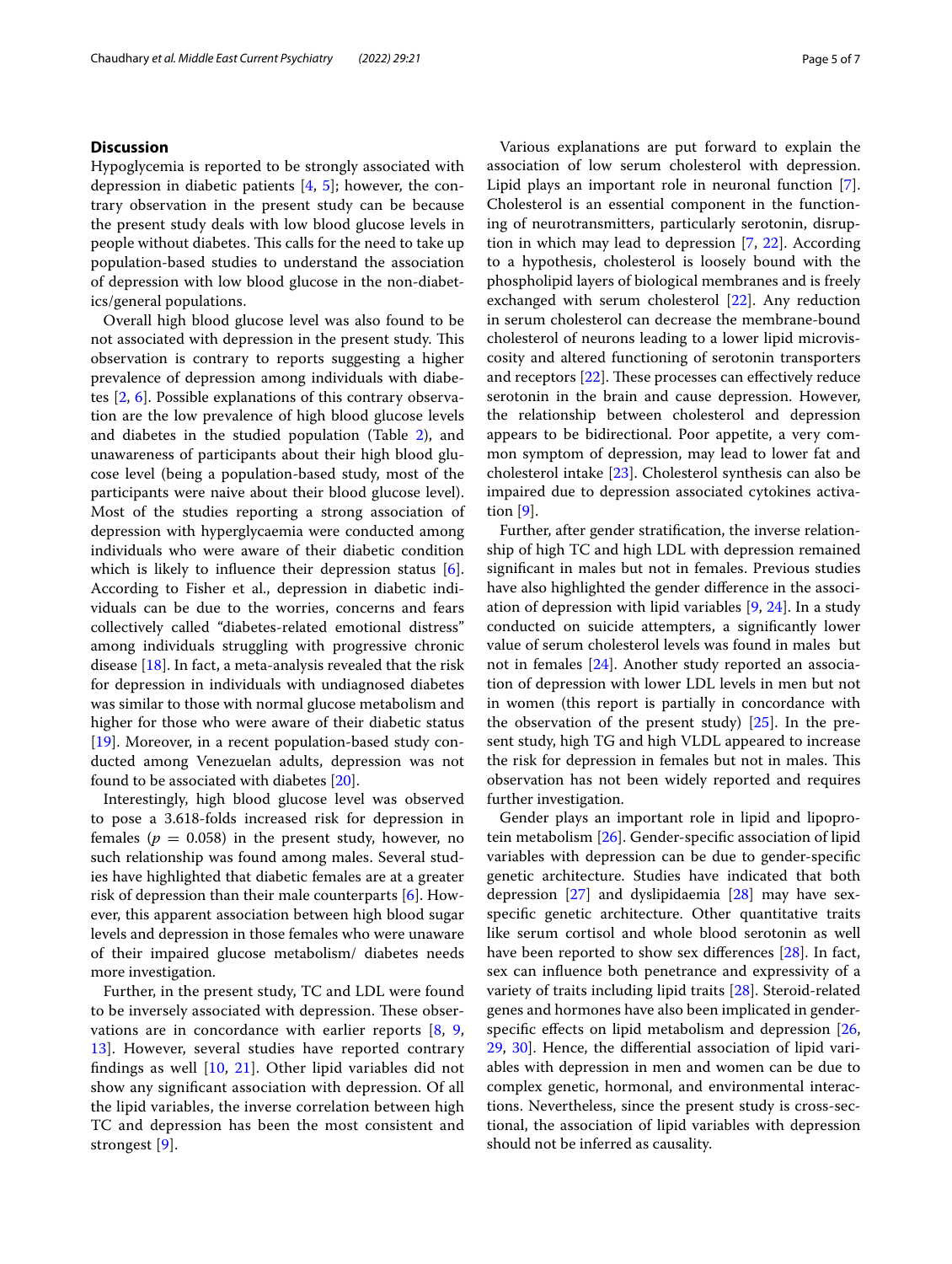The present study has several limitations that should be mentioned. Firstly, the depression status of the participants was ascertained using BDI-II. Although BDI-II is a widely used, cross-culturally validated and cost-efective tool, it is not the gold standard for determining depression status. Clinical interview, which is considered the gold standard method, should ideally be employed for confrmation of depression. However, time and cost considerations did not permit us to conduct clinical interviews in the present study. Also, since clinical interviews were not conducted, participants could not be given diagnosis or therapeutic advice. Further, the cross-sectional nature of the present study can, at best, examine the association of independent variables with depression, which should not be inferred as causality. Longitudinal studies should be conducted to explicate cause-efect relationships between the studied biochemical variables and depression. Lastly, the number of female participants was (nearly twice) more than the number of male participants. As the data collection was done using the household survey method (in the north Indian rural setting, where male members are more likely to be not present at their homes during the day hours), feld investigators encountered (and hence recruited) eligible female individuals at a much higher frequency than male individuals (which is also refected in the sample composition). Since the sample was not gender-balanced, (apart from the overall analysis) all the relevant analyses have been performed separately for both males and females.

#### **Conclusions**

It can be concluded from this study that abnormal levels of blood glucose and lipid variables may not act the same way in both the sexes as far as their association with and risk posed for depression are concerned. In the present study, while high TC and high LDL appeared to be inversely associated with depression in males, high TG and high VLDL (and to some extent high blood glucose) showed a positive association with depression in females. These gender-specific associations of studied biochemical variables with depression warrant further investigation. Longitudinal studies should be taken up to explore cause-efect relationships (if any) between the studied biochemical variables and depression, and further elucidate specifc biochemical pathways behind the observed associations. Also, the high prevalence of depression in India should be scrutinized in light of the fact that Indians tend to have lower TC levels than the normal cut-of.

#### **Abbreviations**

FBG: Fasting blood glucose; TC: Total cholesterol; TG: Triglyceride; HDL: Highdensity lipoproteins; LDL: Low-density lipoproteins; VLDL: Very low-density lipoproteins; BDI-II: Beck Depression Inventory-II.

#### **Acknowledgements**

This work was supported by the Department of Biotechnology, Government of India (DBT) under Grant Number BT/PR14378/MED/30/535/2010, 2011; and Delhi University–Research & Development Grant (DU-R&D).

#### **Authors' contributions**

KNS acquired funds and participated in the conception and design of the study. VC and GK carried out data collection during feldwork. IL performed the laboratory/biochemical analysis. VC analysed the data and drafted the manuscript. All authors read and approved the fnal manuscript.

#### **Funding**

This work was supported by the Department of Biotechnology, Govt. of India (DBT) under Grant Number BT/PR14378/MED/30/535/2010, 2011; and Delhi University–Research & Development Grant (DU-R&D).

#### **Availability of data and materials**

The data that support the fndings of this study are available on request from the corresponding author.

#### **Declarations**

#### **Ethics approval and consent to participate**

All procedures performed in studies involving human participants were in accordance with the ethical standards of the institutional and/or national research committee and with the 1964 Helsinki Declaration and its later amendments or comparable ethical standards. The study was approved by the institutional ethical committee, Department of Anthropology, University of Delhi, Delhi 110007, India, approval number: Ref. No. Anth/2010/455/1. Prior to data collection, permission was sought from all the local authorities and informed written consent, transcribed in the local language, was obtained from each participant before recruitment.

#### **Consent for publication**

Not applicable.

#### **Competing interests**

The authors declare that they have no competing interests.

#### **Author details**

<sup>1</sup> Laboratory of Biochemical and Molecular Anthropology, Department of Anthropology, University of Delhi, Delhi 110007, India. <sup>2</sup>Chief Minister Good Governance Program, Ashoka University, Haryana in collaboration with the Government of Haryana, Delhi, India. <sup>3</sup> Department of Anthropology, University of Delhi, Delhi 110007, India.

#### Received: 5 February 2022 Accepted: 24 February 2022 Published online: 10 March 2022

#### **References**

- <span id="page-5-0"></span>1. World Health Organization (2020) Depression. Geneva: World Health Organization. [https://www.who.int/news-room/fact-sheets/detail/](https://www.who.int/news-room/fact-sheets/detail/depression) [depression](https://www.who.int/news-room/fact-sheets/detail/depression). Accessed 13 June 2021.
- <span id="page-5-1"></span>2. Anderson RJ, Freedland KE, Clouse RE, Lustman PJ (2001) The prevalence of comorbid depression in adults with diabetes: a meta-analysis. Diabetes Care 24(6):1069–1078.<https://doi.org/10.2337/diacare.24.6.1069>
- <span id="page-5-2"></span>3. Parekh A, Smeeth D, Milner Y, Thure S (2017) The role of lipid biomarkers in major depression. Healthc 5(1):5. [https://doi.org/10.3390/healthcare](https://doi.org/10.3390/healthcare5010005) [5010005](https://doi.org/10.3390/healthcare5010005)
- <span id="page-5-3"></span>4. Green AJ, Fox KM, Grandy S, SHIELD Study Group (2012) Self-reported hypoglycemia and impact on quality of life and depression among adults with type 2 diabetes mellitus. Diabetes Res Clin Pract 96(3):313–318. <https://doi.org/10.1016/j.diabres.2012.01.002>
- <span id="page-5-4"></span>5. Kikuchi Y, Iwase M, Fujii H, Ohkuma T, Kaizu S, Ide H et al (2015) Association of severe hypoglycemia with depressive symptoms in patients with type 2 diabetes: the Fukuoka Diabetes Registry. BMJ Open Diabetes Res Care 3(1):e000063. <https://doi.org/10.1136/bmjdrc-2014-000063>